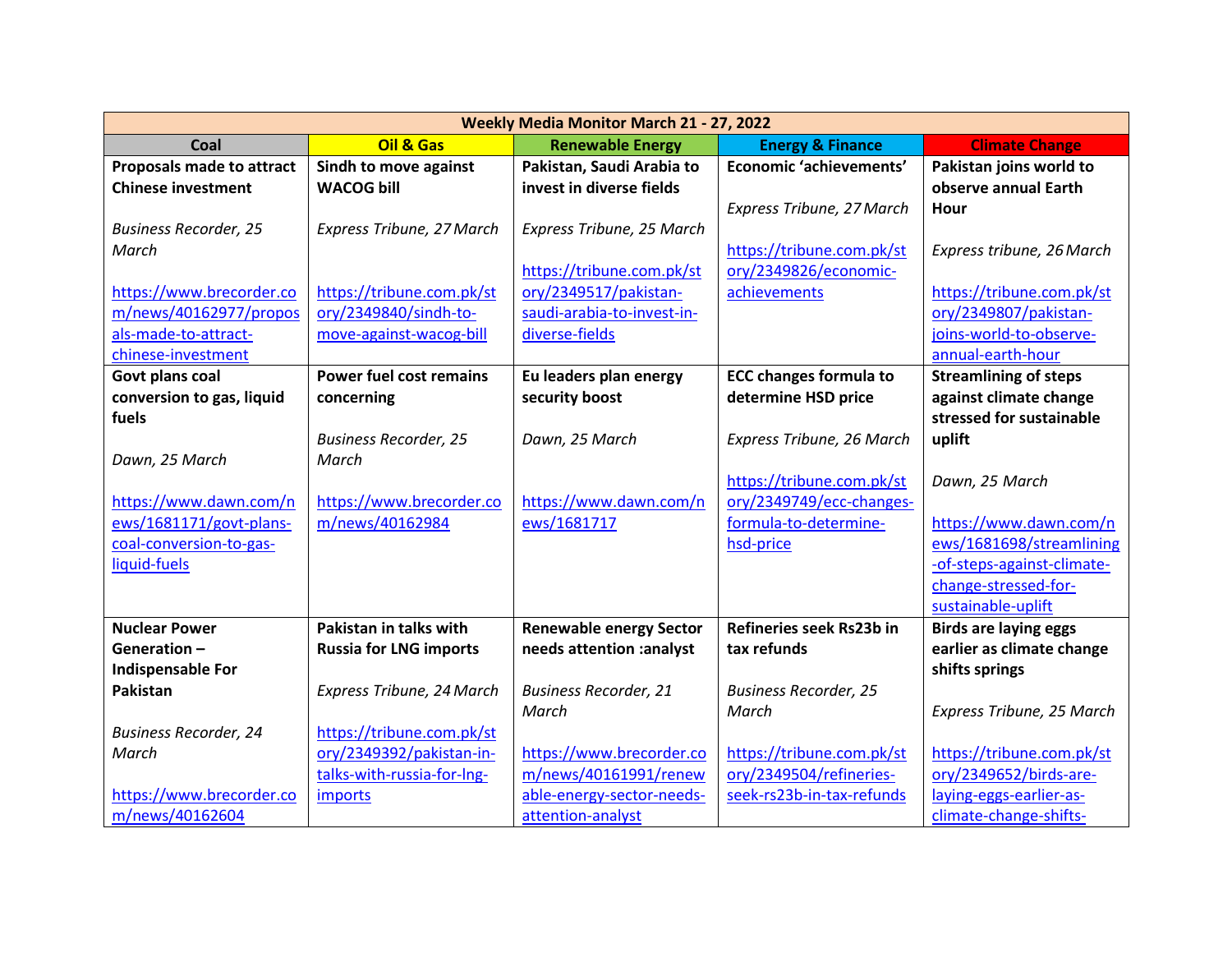|                                                   |                                             |                                                    | springs                                           |
|---------------------------------------------------|---------------------------------------------|----------------------------------------------------|---------------------------------------------------|
| <b>World Bank indirectly</b>                      | <b>AGH, Zonergy Solar ink</b>               | <b>Green SMEs: A turning</b>                       | <b>Success of Clean Green</b>                     |
| funding Pakistan coal                             | <b>MOU</b>                                  | point for Pakistan's                               | Pakistan vital to fight                           |
| projects, says analyst                            |                                             | economy                                            | climate change                                    |
|                                                   | <b>Business Recorder, 25</b>                |                                                    |                                                   |
| Dawn, 23 March                                    | March                                       | Pakistan Today, 23 March                           | Dawn, 22 March                                    |
|                                                   |                                             |                                                    |                                                   |
| https://www.dawn.com/n<br>ews/1681379/world-bank- | https://www.brecorder.co<br>m/news/40162946 | https://www.pakistantoda                           | https://www.dawn.com/n<br>ews/1681150/success-of- |
| indirectly-funding-                               |                                             | y.com.pk/2022/03/23/gre                            | clean-green-pakistan-vital-                       |
| pakistan-coal-projects-                           |                                             | en-smes-a-turning-point-<br>for-pakistans-economy/ | to-fight-climate-change                           |
| says-analyst                                      |                                             |                                                    |                                                   |
| Coal miners to be given                           | Are Electric vehicle smart                  |                                                    | <b>Nations vet climate</b>                        |
| insurance cover: Sindh                            | choice for Pakistanis                       |                                                    | solutions as World sleep                          |
| minister                                          |                                             |                                                    | walks to catastrophe                              |
|                                                   | Geo News, 22 March                          |                                                    |                                                   |
| <b>Business Recorder, 23</b>                      |                                             |                                                    | Dawn,                                             |
| March                                             | https://www.geo.tv/latest                   |                                                    | 22 March                                          |
|                                                   | /405867-are-electric-                       |                                                    |                                                   |
| https://www.brecorder.co                          | vehicles-a-smart-choice-                    |                                                    | https://www.dawn.com/n                            |
| m/news/40162475                                   | for-pakistanis                              |                                                    | ews/1681214                                       |
| 'Legitimate' discount in                          |                                             |                                                    | <b>Financing the fight against</b>                |
|                                                   |                                             |                                                    |                                                   |
| coal prices: Chinese plants                       |                                             |                                                    | climate change                                    |
| asked to pass on benefit                          |                                             |                                                    |                                                   |
| to consumers                                      |                                             |                                                    | Pakistan today,<br>27March                        |
| <b>Business Recorder, 22</b>                      |                                             |                                                    |                                                   |
| March                                             |                                             |                                                    | https://www.pakistantoda                          |
|                                                   |                                             |                                                    | y.com.pk/2022/03/27/fina                          |
| https://www.brecorder.co                          |                                             |                                                    | ncing-the-fight-against-                          |
| m/news/40162294/legitim                           |                                             |                                                    | climate-change/                                   |
| ate-discount-in-coal-                             |                                             |                                                    |                                                   |
| prices-chinese-plants-                            |                                             |                                                    |                                                   |
|                                                   |                                             |                                                    |                                                   |
| asked-to-pass-on-benefit-                         |                                             |                                                    |                                                   |